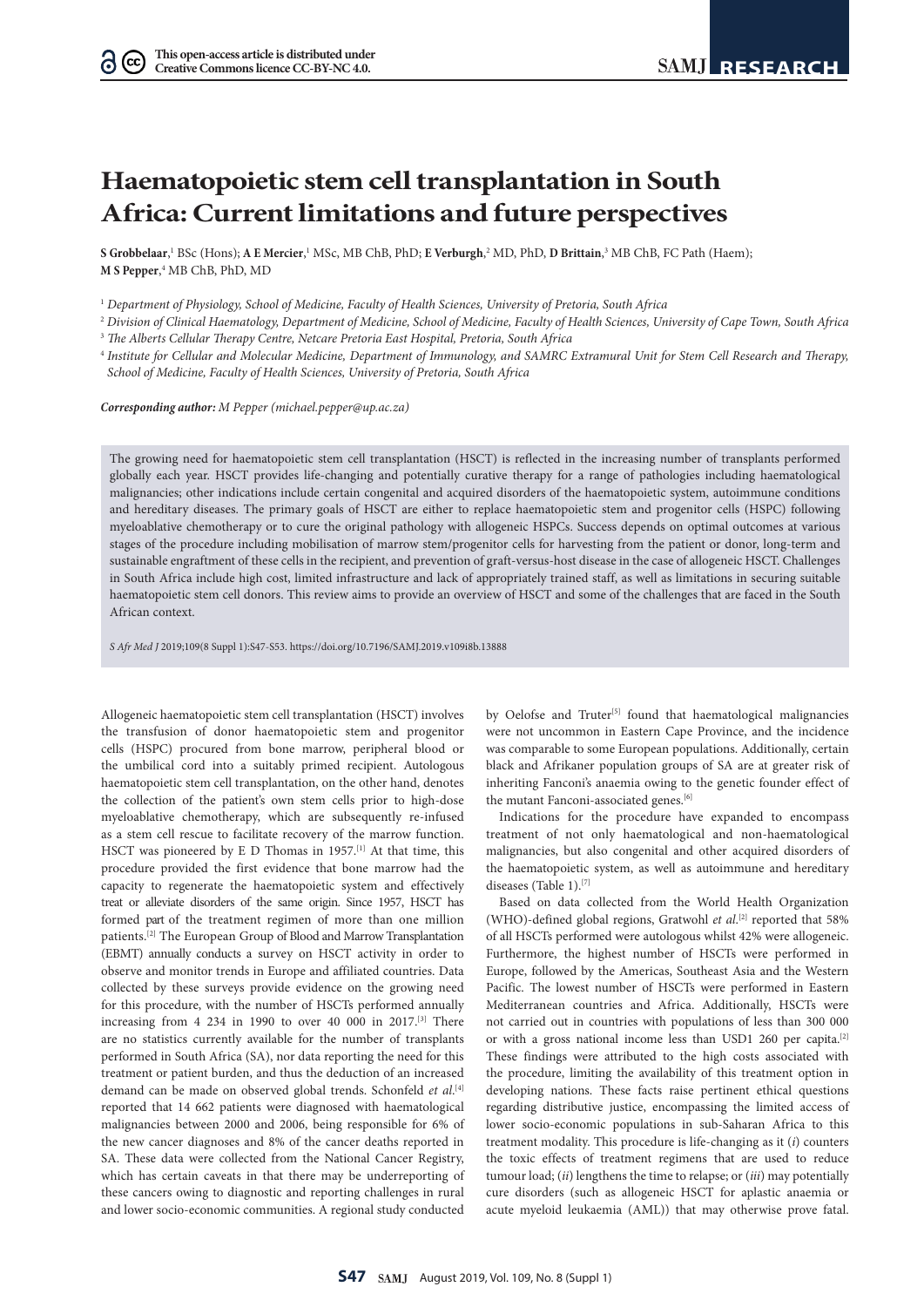| <b>Disorder</b>                                  | <b>Autologous HSCT</b>       | Allogeneic HSCT                                      |
|--------------------------------------------------|------------------------------|------------------------------------------------------|
| Haematological malignancies                      | Acute myeloid leukaemia      | Acute myeloid leukaemia and myelodysplastic syndrome |
|                                                  | Multiple myeloma             | Primary myelofibrosis                                |
|                                                  | Primary amyloidosis          | Chronic myeloid leukaemia                            |
|                                                  | Acute lymphoblastic lymphoma | Acute lymphoblastic leukaemia                        |
|                                                  | Hodgkin's lymphoma           | Hodgkin's lymphoma                                   |
|                                                  | Non-Hodgkin's lymphoma       | Non-Hodgkin's lymphoma                               |
| Other haematological disorders                   |                              | Aplastic anaemia                                     |
|                                                  |                              | Paroxysmal nocturnal haemoglobinuria                 |
|                                                  |                              | Severe combined immunodeficiency                     |
| Autoimmune diseases                              | Multiple sclerosis           |                                                      |
|                                                  | Systemic lupus erythematosis |                                                      |
|                                                  | Crohn's disease              |                                                      |
|                                                  | Rheumatoid arthritis         |                                                      |
| Hereditary disorders                             |                              | Fanconi anaemia                                      |
|                                                  |                              | Sickle cell anaemia                                  |
|                                                  |                              | Thalassaemia major                                   |
|                                                  |                              | Wiskott-Aldrich syndrome                             |
|                                                  |                              | Diamond-Blackfan anaemia                             |
| HSCT = haematopoietic stem cell transplantation. |                              |                                                      |

**Table 1. Pathologies in which either autologous and/or allogeneic HSCTs may be indicated**

In a single-centre study, Remberger *et al*.<sup>[8]</sup> reported a 70% 3-year overall survival rate in patients who received HSCT for a range of pathologies. Svenberg *et al*.<sup>[9]</sup> reported an overall survival rate of 82% for malignant and 96% for non-malignant disorders in paediatric patients 5 years after receiving the HSCT. As technology and skill have improved in the HSCT field, mortality rates have dropped from 82% between 1992 and 2000 to 46% by the end of 2009 as a composite for all eligible pathologies.<sup>[8]</sup>

Therapeutic success of the procedure depends on successful mobilisation of HSPCs from the marrow (either the patient's marrow or a suitable donor), long-term and sustainable engraftment of the transplanted cells, and the prevention of graft-versus-host disease in the case of allogeneic HSCT.

# **Haematopoietic stem and progenitor cells**

Embryonic haematopoiesis begins in the yolk sac and continues in the aorta-gonad-mesonephros region as well as at multiple other locations throughout gestation.[10] Adult haematopoiesis occurs predominantly in the bone marrow and may include extramedullary locations such as the liver and spleen.<sup>[11]</sup> HSPCs are multipotent cells responsible for the production and maintenance of all blood cell lineages.[12] These self-renewing cells firstly differentiate into common myeloid (CMP) and common lymphoid (CLP) progenitor cells (Fig. 1).[10] The adult HSPC niche (micro-environment that protects and sustains HSPC development, mobilisation and homing) is located in bone marrow along endosteal surfaces of trabecular bone in close proximity to endothelial cells. The latter allows for gaseous diffusion and nutrient movement between the intravascular compartment and the niche.<sup>[13]</sup>

# **Haematopoietic stem cell transplantation**

The essential component of HSCT is the HSPCs which can be collected directly from bone marrow, peripheral blood through apheresis or umbilical cord blood.<sup>[14]</sup> Guidelines set out to identify and enumerate HSPCs were consolidated in 1996 by the International Society of Hematotherapy and Graft Engineering (ISHAGE), [15]

recently renamed the International Society for Cell and Gene Therapy (ISCT). These guidelines remain the gold standard. HSPCs are identified and enumerated based on expression of the CD34 surface protein and the dimly expressed common leukocyte antigen CD45.[15] HSPCs are also characterised by the absence of lineagespecific markers.

The HSCT procedure may be divided into several stages, as illustrated in Fig. 2.[16] The fundamental principle behind HSCT in haematopoietic maligancy is the administration of HSPCs after myeloablative treatment, with the aim of having the donor stem cells home to their niche in the bone marrow to regenerate the haematopoietic system (stem cell rescue).

## **Disease-specific selection of patients for transplant and eligibility for transplant**

HSCT is indicated as a primary treatment modality in patients diagnosed with various pathologies, or as second-line therapy when conventional protocols have failed or are ineffective (Table 1). Patient suitability is determined by several physiological and pathological factors (Table 2). These include cardiac, hepatic, pulmonary and renal function evaluations, viral and other infection screens, and the determination of the comorbidity index score.<sup>[17]</sup> Failure to meet these criteria may be seen as relative contraindications, as they may be superseded by expert opinion based on advances in medication, supportive care and technology.

HSCT is subject to identification of a suitable source for the acquisition of stem cells. In the case of autologous HSCT, a patient's stem cells may not adequately mobilise into the peripheral circulation, yielding inadequate numbers to proceed with the protocol. Allogeneic HSCT may not be feasible if there are no available donors. The latter constitutes a particular challenge in the South African setting, and is highlighted later in this article.

#### **Mobilisation**

To facilitate harvesting, HSPCs are released from their marrow niche into the peripheral circulation by mobilisation. Mobilisation occurs when neutrophils, activated by granulocyte colony-stimulating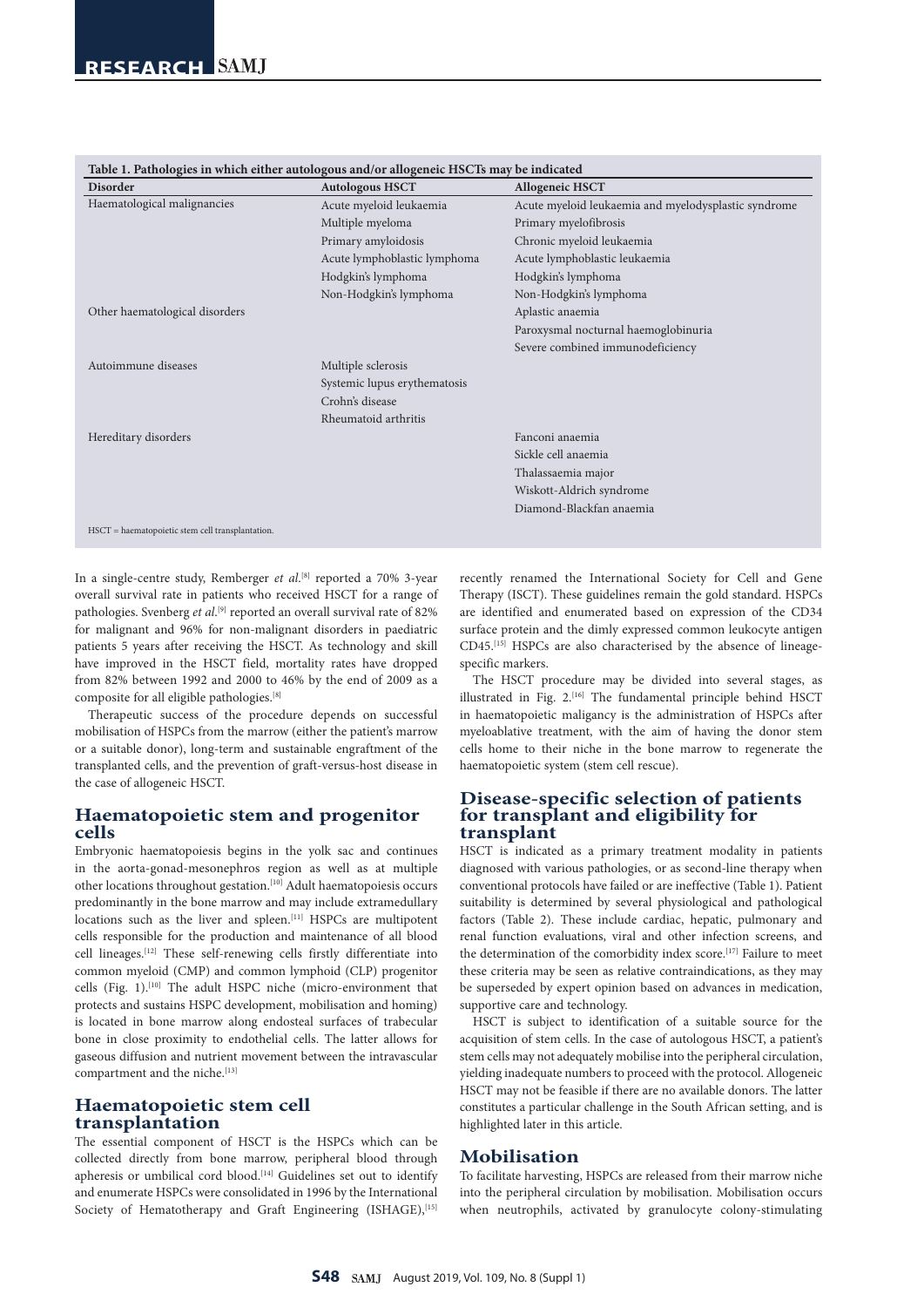

*Fig. 1. Schematic representation of haematopoiesis. Haematopoiesis is the process during which the various blood cells are produced and regenerated. Multipotent haematopoietic stem cells have the ability to self-regenerate and subsequently differentiate into two distinct cell lineages, myeloid and lymphoid. The common myeloid progenitor differentiates into platelet-forming megakaryocytes, erythrocytes, monocytes, neutrophils, eosinophils, basophils and mast cells. The common lymphoid progenitor differentiates into T- and B-lymphocytes and natural killer cells).*



*Fig. 2. The sequence of haematopoietic stem cell transplantation (HSCT) in haematopoietic malignancies. Once haematopoietic stem cell transplantation is clinically indicated, stem cells are mobilised from their marrow niche using medical mobilising agents in either the patient (autologous) or a suitable donor (allogenic). Haematopoietic stem and progenitor cells are harvested, most commonly by apheresis. The conditioning phase encompasses treatment with high-dose chemotherapeutic agents and/or total body irradiation with the aim of achieving myeloablation.This is followed by infusion of the donor stem cells. The aplastic phase in which patients do not have a functional haematopietic system lasts between 10 and 20 days during which they are nursed in protective isolation until engraftment is achieved. Thus the desired outcome is a patient with a fully functioning haematopoietic system without the initial pathology).*

factors (G-CSF), release proteolytic enzymes such as elastase and cathepsin G. These enzymes cleave the terminal amino sequence of stromal cell-derived factor-1 (SDF-1) attached to the C-X-C chemokine receptor type 4 (CXCR-4) on HSPCs which tether the stem cells to their marrow niche.[18] G-CSF is the agent most frequently used for mobilisation as a single agent in allogeneic donors. Autologous stem cell collection requires that the patient concurrently receives a chemotherapeutic agent such as cyclophosphamide, as this augments the number of mobilised CD34<sup>+</sup> cells.<sup>[19]</sup>

Cyclophosphamide causes the release of proteases which cleave key adhesion molecules such as CXCR-4.<sup>[19]</sup> CD34<sup>+</sup> counts within the peripheral circulation are determined 3 hours prior to the first apheresis procedure. This is done either approximately 5 days after G-CSF for allogenic donors, or 14 days postmobilisation for patients who have been treated with G-CSF in combination with chemotherapy.[20] Mobilisation agents may also be used in combination with CXCR-4 antagonists such as plerixafor (mozobil), if first-line regimens fail.[20] A minimum threshold in the pre-harvest blood of 2.5 ×

 $10^6 \times$  CD34<sup>+</sup> cells/kg predicts a satisfactory harvest yield.<sup>[21]</sup>

## **Factors influencing autologous haematopoietic stem and progenitor cell mobilisation**

Factors which have been linked to poor HSPC mobilisation in autologous stem cell donors include advanced age, prior radiation and malignant infiltration. Exposure to purine analogues (fludarabine), alkylating agents (melphalan) and immunomodulators (lenalidomide) has also been associated with a negative prediction of mobilisation.<sup>[22]</sup> 'Proven' poor mobilisers are characterised by circulating CD34+ cells peaking at less than 20  $CD34$ <sup>+</sup> cells/ $\mu$ L up to 6 days after mobilisation with G-CSF alone, up to 20 days after G-CSF in combination with chemotherapy, or if there is a yield of less than  $2.0 \times 10^6$  CD34<sup>+</sup>cells/kg collected with 3 apheresis attempts.[23] 'Predicted' poor mobilisers have a history of previously failed collection attempts, have had prior treatment with chemotherapeutic or radiation regimens that affect HSPC mobilisation, and if any two of the following criteria are met: advanced disease treated with more than 2 lines of chemotherapy, refractory disease, extensive bone marrow infiltration, marrow cellularity less than 30% at the time of mobilisation, or age >65 years (Table 3).<sup>[23]</sup>

## **Factors influencing allogeneic donor suitability**

Eligibility of donors largely depends on matching human leukocyte antigen (HLA) alleles, which are heterogeneous between individuals and races. Donors for allogeneic transplants may be sourced either from consenting family members (HLA-matched related donors if they have identical HLA alleles, or haploidentical if they have halfmatched HLA genotypes) or from unrelated HLA-matched donors (non-familial). Finding a suitable donor remains a challenge for many patients. The odds of finding an HLA-matched related donor is approximately 1 in 4 and this depends on family size and structure. This drops significantly (as low as 1 in 100 000) when the search extends to HLA-matched unrelated donors. The HLA genes are located on chromosome 6 and are some of the most polymorphic genes in the human genome, resulting in large variability of expression.<sup>[24]</sup> Pertinently, the SA population is genetically highly diverse in respect to HLA alleles, particularly in people of African descent.[25] Although certain HLA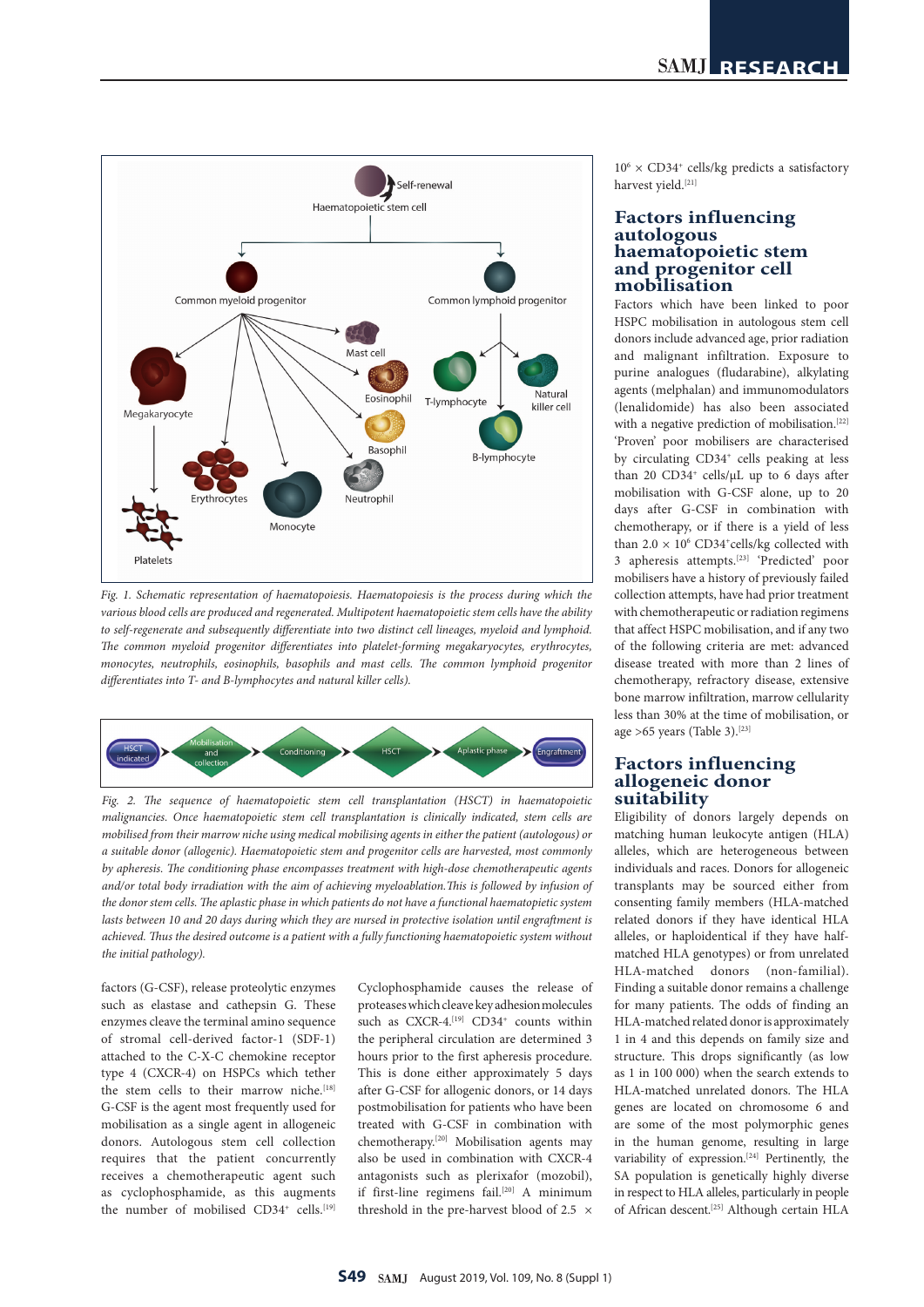| Parameter                          | Recommendation                                                                                                                                                                           |
|------------------------------------|------------------------------------------------------------------------------------------------------------------------------------------------------------------------------------------|
| General parameters                 |                                                                                                                                                                                          |
| Maximum age                        | 75 years                                                                                                                                                                                 |
| Karnofsky performance index        | $\geq 60 - 70$                                                                                                                                                                           |
| Left ventricular ejection fraction | $\geq 45\%$                                                                                                                                                                              |
| Heart rhythm                       | No uncontrolled arrhythmias                                                                                                                                                              |
| Secondary malignancy               | None evident                                                                                                                                                                             |
| Pregnancy tests                    | Negative                                                                                                                                                                                 |
| Uncontrolled infections            | Not evident                                                                                                                                                                              |
| Lung function                      |                                                                                                                                                                                          |
| FEV <sub>1</sub> /FVC ratio        | $\geq 60\%$                                                                                                                                                                              |
| Diffusion capacity                 | $\geq 50\%$                                                                                                                                                                              |
| Liver function                     |                                                                                                                                                                                          |
| Serum bilirubin                    | $\leq$ 34 µmol/L                                                                                                                                                                         |
| ALT/AST                            | $\leq$ 2 $\times$ normal                                                                                                                                                                 |
| Viral hepatitis screen             |                                                                                                                                                                                          |
| Negative                           | Preferred                                                                                                                                                                                |
| Positive                           | Not an absolute contraindication, but patients with a positive screen may                                                                                                                |
|                                    | risk viral reactivation following a HSCT                                                                                                                                                 |
| HIV screen                         |                                                                                                                                                                                          |
| Negative                           | Preferred                                                                                                                                                                                |
| Positive                           | HIV-positive patients with a CD4 count >100/µL                                                                                                                                           |
|                                    | A low to undetectable viral load, <10 000 copies/mL                                                                                                                                      |
| HCT-CI                             | Recommended score of 0 - 2                                                                                                                                                               |
| specific comorbidity index.        | FEV = forced expiratory volume in 1 second; FVC = forced vital capacity; ALT = alanine aminotransferase; AST = aspartate aminotransferase; HCT-CI = haematopoietic cell transplantation- |

specific comorbidity index. Adapted from Hamadani *et al*. [17]

#### **Table 3. Criteria that characterise 'proven' and 'predicted' poor autologous CD34+ cell mobilisation**

| Proven poor mobilisers                                                                  | Predicted poor mobilisers                                        |
|-----------------------------------------------------------------------------------------|------------------------------------------------------------------|
| Circulating $CD34^+$ cell peak $\langle 20/\mu L$ for up to 6 days after mobilisation   | Previous failed collection attempts                              |
| with G-CSF alone                                                                        |                                                                  |
| Circulating $CD34^+$ cell peak $\langle 20/\mu L \rangle$ up to 20 days after G-CSF in  | Prior treatment with chemotherapeutic or radiation regimens that |
| combination with chemotherapy                                                           | affect HSPC mobilisation                                         |
|                                                                                         | Two of the following criteria:                                   |
|                                                                                         | • advanced disease treated with >2 lines of chemotherapy         |
| A yield $\langle 2.0 \times 10^6 \text{ CD34}^+$ cells/kg after 3 apheresis collections | • refractory disease                                             |
|                                                                                         | extensive bone marrow infiltration                               |
|                                                                                         | • bone marrow cellularity <30% at the time of mobilisation       |
|                                                                                         | • age $>65$ years                                                |
|                                                                                         |                                                                  |

 $\operatorname{G-CSF}$  = granulocyte colony-stimulating factors;  $\operatorname{HSPC}$  = haematopoietic stem and progenitor cells.

alleles may be associated more frequently with particular population groups, it is the expression of uncommon population-specific alleles that further decreases the chances of identifying suitable donors, even in international registries.<sup>[26]</sup>

There are additional challenges in the South African context to providing successful HSCT to all patients in need of the treatment. HSCTs are predominantly performed in the private medical sector, which limits the access to this treatment modality to patients on higher-end medical insurance (17% of the SA population<sup>[27]</sup>) or to those who have the financial means. The high cost involved in accessing international donors is therefore a limitation, owing to the same reason.[28] The past few years have seen an increase in government-funded hospitals providing HSCT, but there is at present only one academic centre with a fully-fledged HSCT programme for allogeneic (including haploidentical) transplantation. Van Eyssen *et al.*<sup>[28]</sup> assessed the outcomes of 48 state-funded children

who received allogeneic HSCTs at the Groote Schuur Hospital/ University of Cape Town Private Academic Hospital transplant unit. The authors aimed to evaluate the clinical outcomes of allogeneic HSCT in order to motivate future allocation of the substantial resources required to sustain such a treatment programme in SA. The overall survival in children treated for non-oncological diseases was 91% (median follow-up of 3.94 years) and 57% (median follow-up of 1.86 years) for children treated for haematological malignancies. These observations were comparable to outcomes reported in highincome counterpart facilities,[28] and justify allocating the country's limited resources to additional state-funded programmes.

Towards the aim of facilitating more equitable access to this treatment option, the South African Bone Marrow Registry (SABMR),[29] an internationally recognised non-profit organisation endeavouring to find suitable donors for critically ill children and adults in SA, had as of 2017 recruited more than 73 000 registered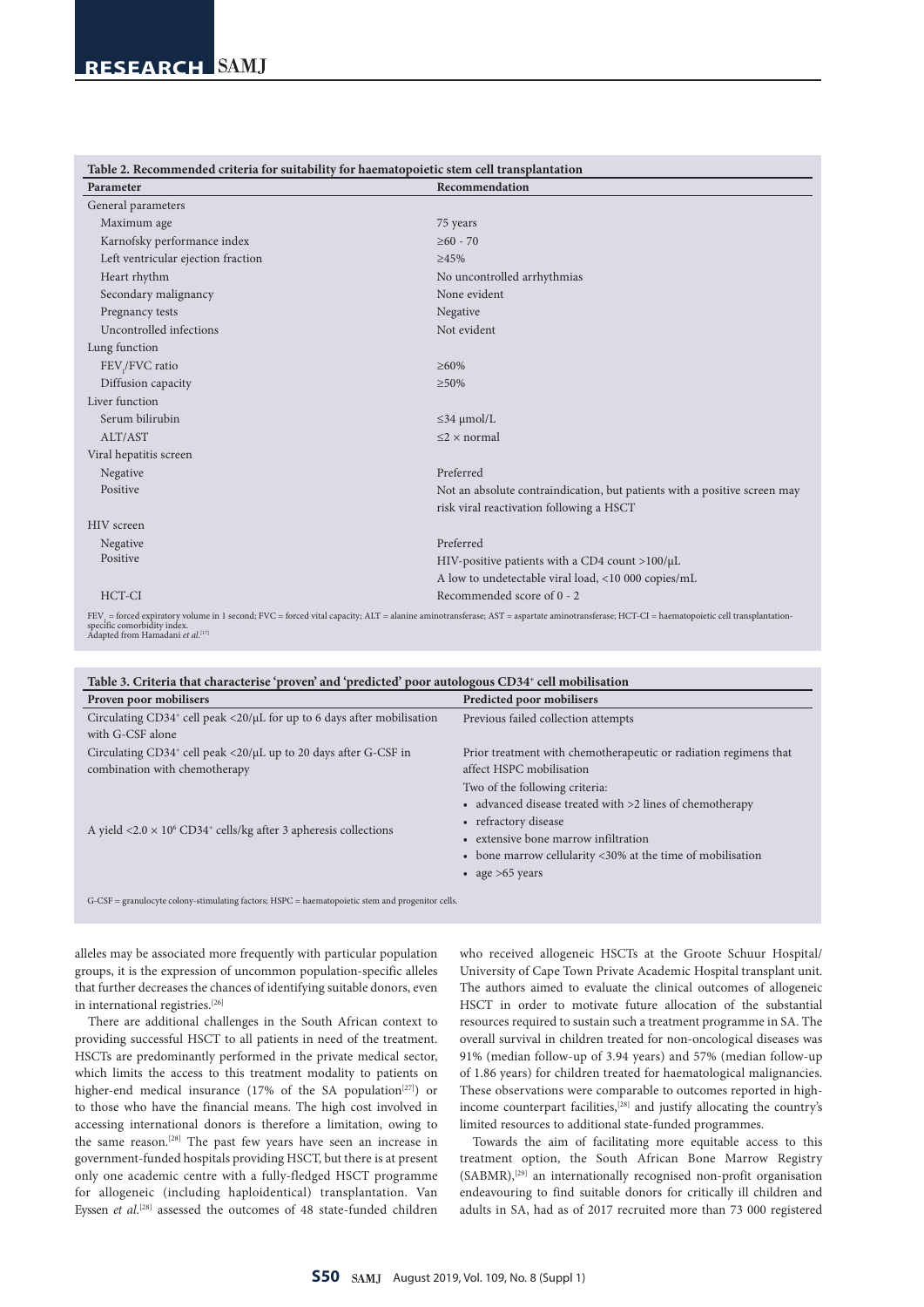donors. The SABMR provides services to patients both locally and internationally. Their collaboration with the World Marrow Donor Association (WMDA) provides further access for patients to a database of over 32 million international donors. The SABMR is coordinating a drive to sign on more local donors in order to meet the complex requirements of SA's genetically highly diverse population more comprehensively.[26] The Sunflower Fund[30] is an independent not-forprofit organisation founded as a donor recruitment centre and registry. It is actively involved in the education of the population to raise awareness regarding the need for South African donors, and assists in acquiring funds for patients unable to afford the costs of the HSCT. It has created collaborations with international stem cell/bone marrow registries, including those of other African countries, such as Ghana.

In the past decade, the use of haploidentical donors has become a well-recognised and successful practice should a sibling or matched unrelated donor not be unavailable.<sup>[31]</sup> For African and mixed-race patients, a matched unrelated donor is particularly difficult to source on any donor registry. This is due to ethnic diversity and unique genetic determinants making the likelihood of an international donor match unlikely. Additionally, there is a dearth of local volunteer donors in these population groups. The pool of suitable donors may be further restricted owing to the high prevalence of the human immunodeficiency virus (HIV) in the SA population (13.1% according to StatsSA).<sup>[32]</sup> A haploidentical donor from consenting first- or second-degree relatives is available immediately, and is considerably less costly to procure.

# **Conditioning**

Preparative or conditioning regimens in haematological malignancies aim to achieve three goals: (*i*) to reduce tumour load (treat the underlying condition); (*ii*) to facilitate sufficient immunoablation to prepare a niche for new marrow formation; and (*iii*) to suppress immune function sufficiently to prevent graft rejection and graftversus-host disease. Conditioning is specifically tailored to each pathology and is administered either prior to or after mobilisation as well as post HSPC collection. Regimens involve combinations of multiple chemotherapeutic agents, total body irradiation (TBI), corticosteroids and other disease-specific pharmaceuticals. Conventional conditioning regimens range from myeloablative to non-myeloablative, based on the dose of chemotherapy and/or TBI.<sup>[33]</sup> The latter encompass myeloablative and antineoplastic alkylating agents such as melphalan, busulphan and cyclophosphamide, as monotherapy or in various combinations. For example, busulphancontaining agents or fludarabine (a purine antimetabolite) may be used in combination with cyclophosphamide to reduce cyclophosphamidespecific cellular toxicity.<sup>[34,35]</sup> The development of reduced-intensity conditioning (RIC) regimens with diminished adverse chemotoxicity while promoting immunomodulation has improved certain patient outcomes, particularly in the elderly.[36,37] The choice to employ a specific regimen is based on the balance between immunosuppressive and myelosuppressive properties and the desired outcome in the management of the specific pathology. For instance, a combination of cyclophosphamide and 12 Gy TBI used in myeloablative regimens is highly myeloablative and immunosuppressive. Reduction of the TBI to 5.5 Gy would be classified as a reduced intensity regimen. Fludarabine, cyclophosphamide and 2 Gy TBI may be used in non-myeloablative regimens for their immunosuppressive effects.<sup>[38]</sup> Myeloablative protocols have increased toxicity profiles and rely less on the graft-versus-malignancy (GVM) effect to eliminate residual disease. The reduced-intensity and non-myeloablative regimens are less toxic and rely more on the GVM effect to eradicate residual disease while reducing graft-versus-host interactions.<sup>[38]</sup>

### **Engraftment**

An infusion of  $2 \times 10^6$  harvested CD34<sup>+</sup> cells/kg is considered the minimum number of transplanted HSPCs needed to reliably ensure sustained engraftment.<sup>[15]</sup> Engraftment success is monitored by neutrophil and platelet counts measured daily post transplant. Successful neutrophil engraftment is defined as an absolute neutrophil count of more than  $0.5 \times 10^9$  neutrophils/L for 3 consecutive days. Platelet engraftment success is attained when the non-transfusionrelated platelet count is more than  $20 \times 10^9$  platelets/L for 3 consecutive days.[39] Consensus in the literature considers the number of viable CD34<sup>+</sup> cells transplanted to be the primary indicator of engraftment success or failure, with higher numbers being associated with a more favourable prognosis.

## **Graft-versus-host disease**

Graft-versus-host disease (GVHD) is defined as a syndrome in which immunocompetent donor immune cells react to and destroy host tissues in immunocompromised recipients.<sup>[40]</sup> Lazaryan et al.<sup>[41]</sup> investigated potential risk factors and found that mobilised peripheral blood as a graft source was associated with a higher incidence of GVHD. Advanced recipient age was associated with a higher incidence of acute and chronic GVHD. Furthermore, conditioning regimen intensity appears to have an influence, with non-myeloablative conditioning regimens increasing the risk for acute GVHD.<sup>[41]</sup> GVHD is initiated by tissue damage induced by the chemotherapeutic regimen prior to the transplant, and is intensified as T cell activation and clonal proliferation orchestrate cytokines, chemokines and direct cellular toxicity in an exaggerated imflammatory reaction.<sup>[42]</sup> Damage-associated molecular patterns (DAMPs) lead to the activation of host antigen presenting cells (APCs). The activated APCs subsequently present host antigens to the donor's T cells, resulting in the release of pro-inflammatory cytokines that include tumour necrosis factor- $\alpha$ ,  $\gamma$ -interferon and interleukin (IL)-1 and IL-12, which exacerbate tissue damage.<sup>[43]</sup>

Acute GVHD presents during the treatment phase with involvement of the skin, liver and gastrointestinal tract. Diverse clinical presentations include exfoliative and/or ulcerative dermatitis, liver dysfunction, and severe vomiting and diarrhoea.<sup>[44]</sup> The mechanisms involved in the pathophysiology of chronic GVHD remain unclear.[45] Cells and cytokines associated with chronic GVHD include CD4+ T cells, CD8+ T cells and IL-1/6/10.[46] Chronic GVHD may develop without a history of, or clinically diagnosed, acute GVHD.[45] Onset of chronic GVHD occurs roughly 100 days post transplantation, and involves the skin, mucous membranes including the vulva and/or vagina and mouth, liver, kidneys, heart and eyes. Symptoms and signs may include erythema, dermal and subcutaneous sclerosis, oedema, cytopenia, nephrotic syndrome, liver dysfunction, exocrine pancreatic insufficiency and cardiomyopathy.[44]

First-line treatment for acute GVHD includes corticosteroids either as monotherapy or in combination with other agents such as cyclosporine, with the starting dose being dependent on the clinical severity.<sup>[47]</sup> Second-line treatments for steroid-refractory chronic GVHD may include extracorporeal photopheresis (ECP) or immune modulators such as methotrexate, rituximab and mycophenolate mofetil.[47] Serotherapy encompasses antibodies that target T cells and other immune cells that would theoretically modulate GVHD intensity. Agents such as antithymocyte globulin and alemtuzumab, a monoclonal antibody to CD52, have shown promise in prophylaxis and/or treatment of this complication, but absence of unequivocal long-term benefits, a lack of consensus on treatment regimens and their own unwanted effects render these treatments of little benefit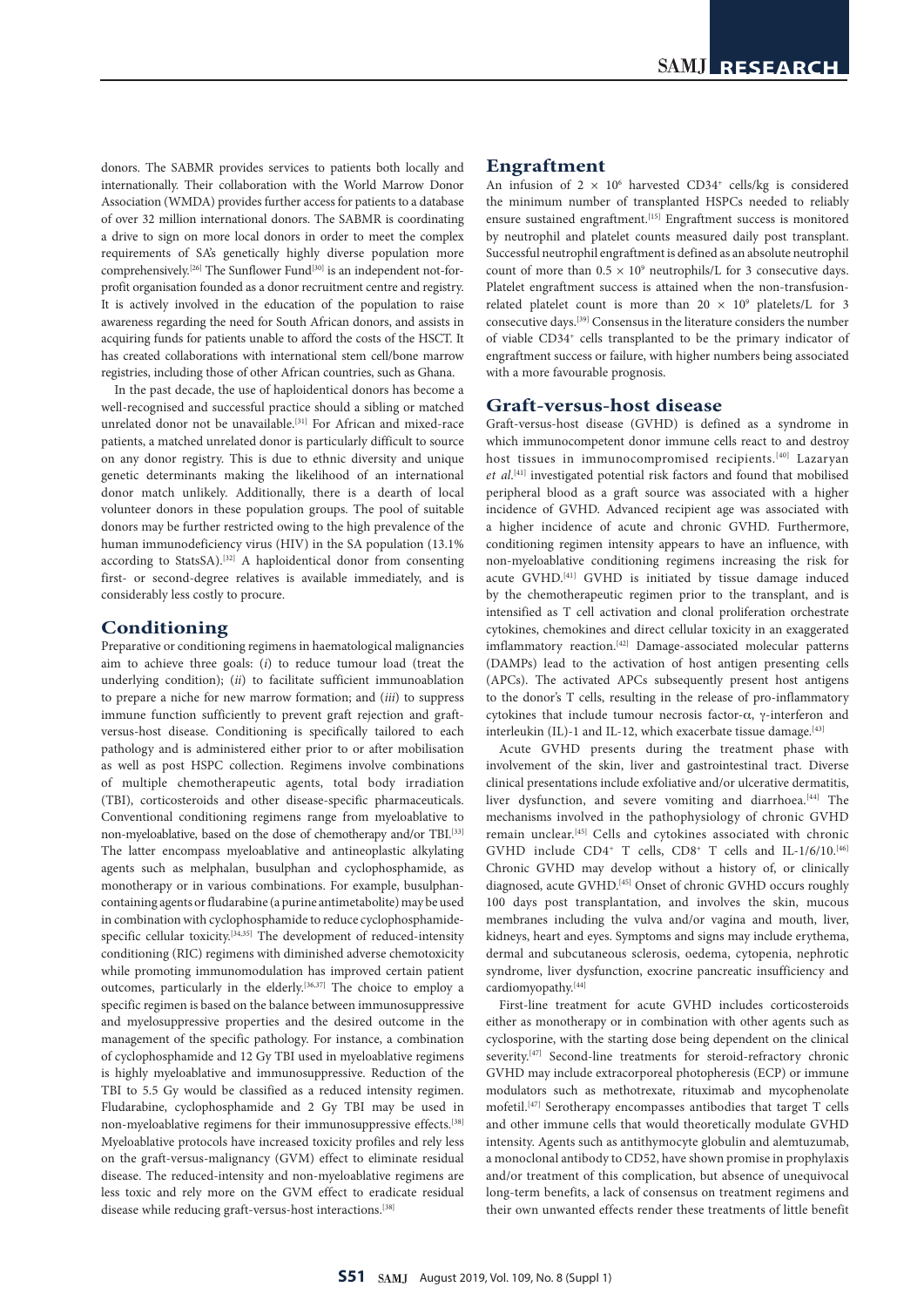in steroid-refractory GVHD currently.<sup>[47]</sup> Alemtuzumab effectively reduces the frequency and severity of GVHD owing to its capacity to deplete competent donor T cells, and can be used as GVHD prophylaxis.[48] Most SA centres employ this GVHD preventive agent. Immune-suppressing drugs such as tacrolimus, sirolimus, cyclophosphamide, methotrexate and mycophenolate mofetil may also be used in prophylaxis regimens.

A desirable phenomenon known as the GVM effect, may occur as donor T cells recognise and destroy residual malignant cells within the recipient. GVM is observed in allogeneic HSCT.<sup>[49]</sup> A potential strategy to utilise this effect therapeutically may be through the use of T-regulatory cells (Tregs; also known as T-suppressor cells). Tregs develop in the thymus and function as important immune modulators of self-tolerance.<sup>[50]</sup> Patients infused with Tregs have a lower risk of developing GVHD.<sup>[51,52]</sup> Infusions of mesenchymal stromal cells, found in various tissues including the bone marrow, have also been used successfully to reduce the occurrence of GVHD.<sup>[53,54]</sup> These treatments are still experimental and more research is needed to define their physiological mechanisms and respective actions.

#### **Transplant-related infections**

Transplantation-related microbial infections are a leading cause of morbidity and mortality post HSCT. Infections may be bacterial, viral and/or fungal and may vary between patients. Allogeneic HSCT patients should ideally undergo a pre-transplantation assessment of IgG antibodies to syphylis, toxoplasmosis and specific viral diseases to identify the potential risk of disease re-activation. Syphilis, tuberculosis, *Toxoplasma gondii* and hepatitis B and C viruses may persist for life after primary infection and can be reactivated post HSCT.[55] Viral infection post HSCT is commonly caused by cytomegalovirus, and less commonly by human herpes virus-6, parainfluenza virus, varicella zoster virus, respiratory syncytial virus and herpes simplex virus. Viral prophylaxis post HSCT may include aciclovir, valacyclovir or valganciclovir. Of these, aciclovir is used most frequently.[56] Invasive fungal infections include *Candida*, *Aspergillus*, *Mucorales* and *Pneumocystis jirovecii*. Fluconazole, voriconazole or posaconazole may be prescribed as prophylaxis. The prophylaxis for *P. jirovecii* includes trimethoprim-sulfamethoxazole, dapsone or atovaquone.<sup>[56]</sup> HIV is not a contraindication for HSCT and antiretroviral therapy may be continued post-transplantation if the toxcitity permits.[55] Bacteraemias are caused by Gram-positive bacteria (such as coagulase-negative *Staphylococci, Enterococci*) and Gramnegative organisms such as *Pseudomonas aeruginosa.*[56] Antibiotic prophylaxis, as with ciprofloxacin, has been demonstrated to effectively reduce the incidence of Gram-negative sepsis, provided the microbiological resistance profile is favourable.<sup>[55]</sup>

# **New frontiers in allogeneic transplantation**

The emergence of RIC regimens has moved the upper age limit of myeloablative transplantation well past the 55-year cut-off formerly used for myeloablative regimens. Likewise, the barrier to performing haploidentical transplantation has been removed by utilising posttransplant cyclophosphamide to prevent graft failure and graftversus-host disease.[57] Two South African challenges in providing HSCTs are the high incidence of HIV in potential donors, as well as the genetic diversity of the population, which reduces the probability of finding a matched unrelated donor in local or international registries. Over the past 3 years, haploidentical HSCT has been successfully implemented in South African centres for patients with no recourse to fully matched sibling or volunteer donors.

# **Conclusion**

With the increasing need for HSCT, it remains a challenge to establish and adequately staff HSCT programmes, particularly in the state healthcare setting in SA. This leads to implicit rationing of healthcare, whereby only patients in proximity to, or referred to HSCT centres, have access to this life-changing medical procedure. With improved treatment algorithms and increased survival rates following HSCT, there will be an additional need for infrastructure and skills required for long-term follow-up programmes post HSCT.[58] It is essential that all these factors are considered in policy making and planning to ensure ethical and equitable allocation of resources. Key objectives to achieve public-private parity of HSCT services include an increase in the number of clinical haematologist training posts and government support for establishment of fully resourced HSCT centres in every province. This task will also include raising the profile of HSCT in SA by advocacy based on haematological treatment successes as well as the creation of sustainable pathways to care. These endeavours will be advanced by the establishment of a national reporting body to determine the number of HSCTs performed in SA on a yearly basis. The data, however, would not provide an accurate representation on the definitive need of our population, as they would be biased toward patients with access to existing stem cell services and would be affected by demographic and financial constraints. Challenges in the diagnosis and reporting of pathologies, particularly in rural and resource-poor communities, will need to be addressed. To mitigate the population-specific genetic variability present in HLA-genes, recruitment of donors especially from African and mixed-race population groups is encouraged by the SABMR. However, the prevalence of HIV, and the high migration rate in SA make acquiring volunteer donors challenging. Haploidentical transplantation is a necessary tool that has to be implemented by every HSCT centre in SA to ensure equitable and affordable access to HSCT for all patients, but especially for the ethnic subpopulations where other donor pathways are limited. Favourable outcomes have been observed with haploidentical transplantation, and this may offer a suitable alternative in the absence of fully matched suitable donors,. Not-for-profit organisations such as the Sunflower Fund aim to recruit 100 000 donors of African ancestry by 2030 as part of the Stem Cell Registry Alliance (SCRA), and increase education and awareness in our population.

The benefits of HSCT are undeniable as it remains one of the only curative options for a variety of haematological pathologies, thereby decreasing morbidity and mortality in affected patients. In the coming years, we need to examine and improve upon the local systems in place regarding HSCT so that we can address the lack of access to HSCT in the majority of the population. The ultimate aim would be to establish a sustainable and cost-effective model to allow all South Africans in need of this intervention to have access to the required facilities.

#### **Acknowledgements.** None

**Author contributions.** SG: first author, initial drafting of the manuscript and substantial editing thereafter; AEM: co-author, substantial contribution to the drafting and editing of the manuscript; EV: co-author, substantial contribution to the editing of the manuscript; DB: co-author, substantial contribution to the editing of the manuscript; MSP: substantial contribution to the editing of the manuscript.

**Funding.** This research was funded by the South African Medical Research Council in terms of the SAMRC's Flagship Award Project (SAMRC-RFA-UFSP-01-2013/STEM CELLS), the SAMRC Extramural Unit for Stem